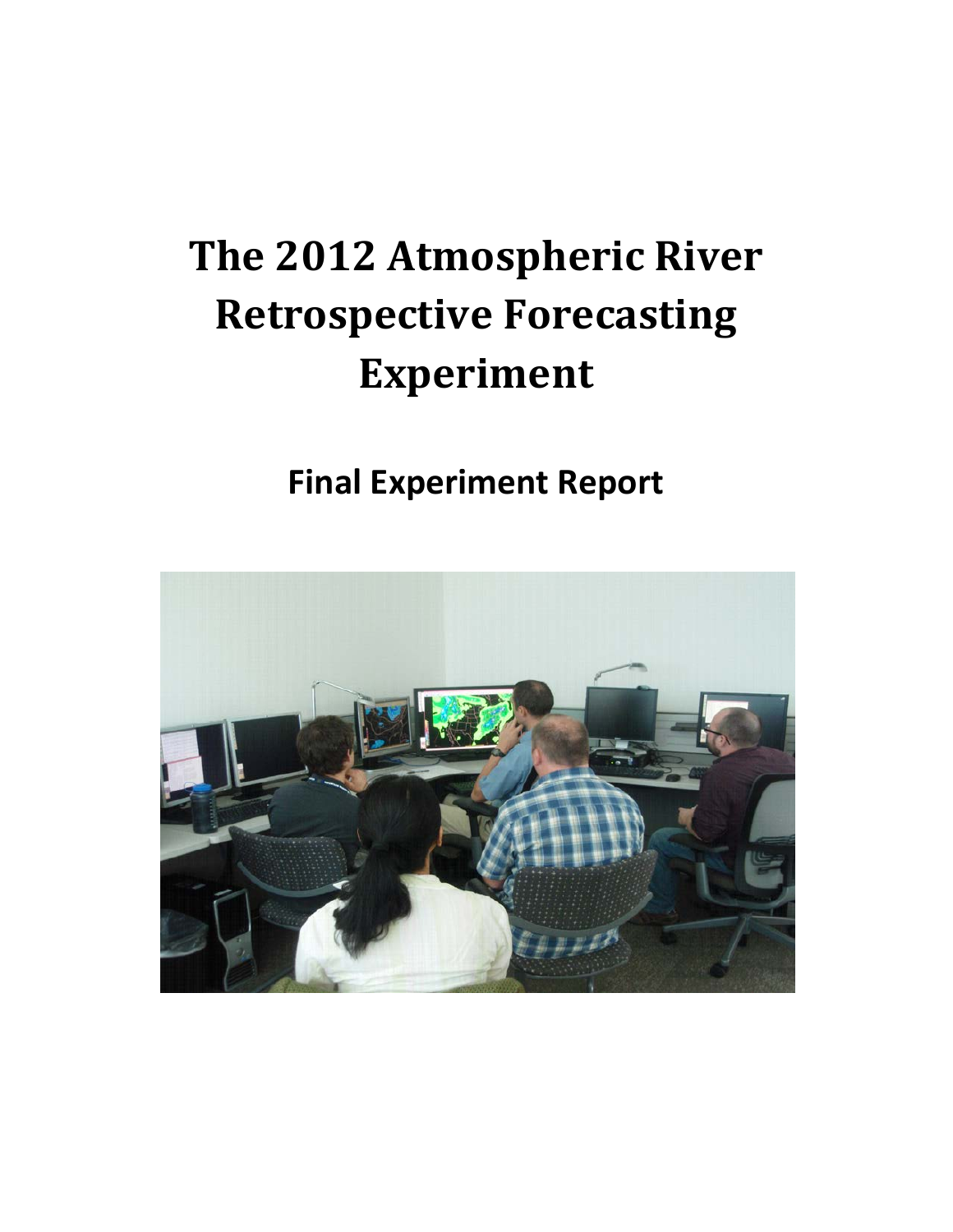## **1. Introduction**

In collaboration with the Earth Systems Research Laboratory (ESRL), the Hydrometeorological Testbed (HMT)-Hydrometeorological Prediction Center (HPC) hosted the Atmospheric River Retrospective Forecasting Experiment (ARRFEX) from September 17-28, 2012. The experiment brought together forecasters, modelers and researchers (Appendix A) from River Forecast Centers (RFC), Weather Forecast Offices (WFO), the Environmental Modeling Center (EMC), ESRL and the University of Utah to identify potential techniques to improve forecasts of atmospheric river (AR) induced extreme precipitation events along the U.S. West Coast.

The experiment portion of the project featured retrospective analysis of 8 pre-selected AR events that resulted in heavy precipitation along the U.S. West Coast during the 2009-2012 cool seasons (Appendix B). The participants were instructed to create a variety of forecast products, in pseudo-real time, for each event using archived operational and experimental numerical model guidance and datasets.

The goal of ARRFEX was to investigate two primary issues: 1) evaluate operational and experimental numerical modeling datasets in forecasting West Coast extreme precipitation events, and 2) discuss ways to provide better forecast information to customers. Specifically, the experiment focused on the following:

- Determining the predictability of quantitative precipitation forecasts (QPF) for heavy precipitation events using current operational deterministic and ensemble guidance at midrange (3 and 5 day) lead times.
- Determining the utility of probabilistic QPF (PQPF) for heavy precipitation events.
- Examining the utility of the high resolution ensembles QPF/PQPFs at short to medium range lead times.
- Examining the utility of the ESRL 2<sup>nd</sup> generation reforecast dataset and techniques for QPF/PQPF at short to medium range lead times.
- Investigating the predictability of the timing and duration of AR-induced precipitation.

This report presents the activities and findings of the retrospective forecasting portion of the experiment.

## **2. Data and Methodology**

## **A) Data**

ARRFEX featured a variety of numerical guidance systems (Table 1), both operational and experimental. Archived numerical guidance data was provided (when available) from 12 UTC initializations (except for the experimental reforecast dataset) from dates 7, 5, 3 and 1 day prior to the occurrence of the event.

Several operational deterministic and ensemble guidance systems were featured in experiment:

- NCEP's Global Forecast System (GFS) deterministic model and its ensemble system (GEFS)
- The European Centre for Midrange Weather Forecasting (ECMWF) deterministic model and its ensemble system (ECENS)
- The Canadian Meteorological Centre Ensemble (CMCE)
- NCEP's North American Mesoscale model (NAM)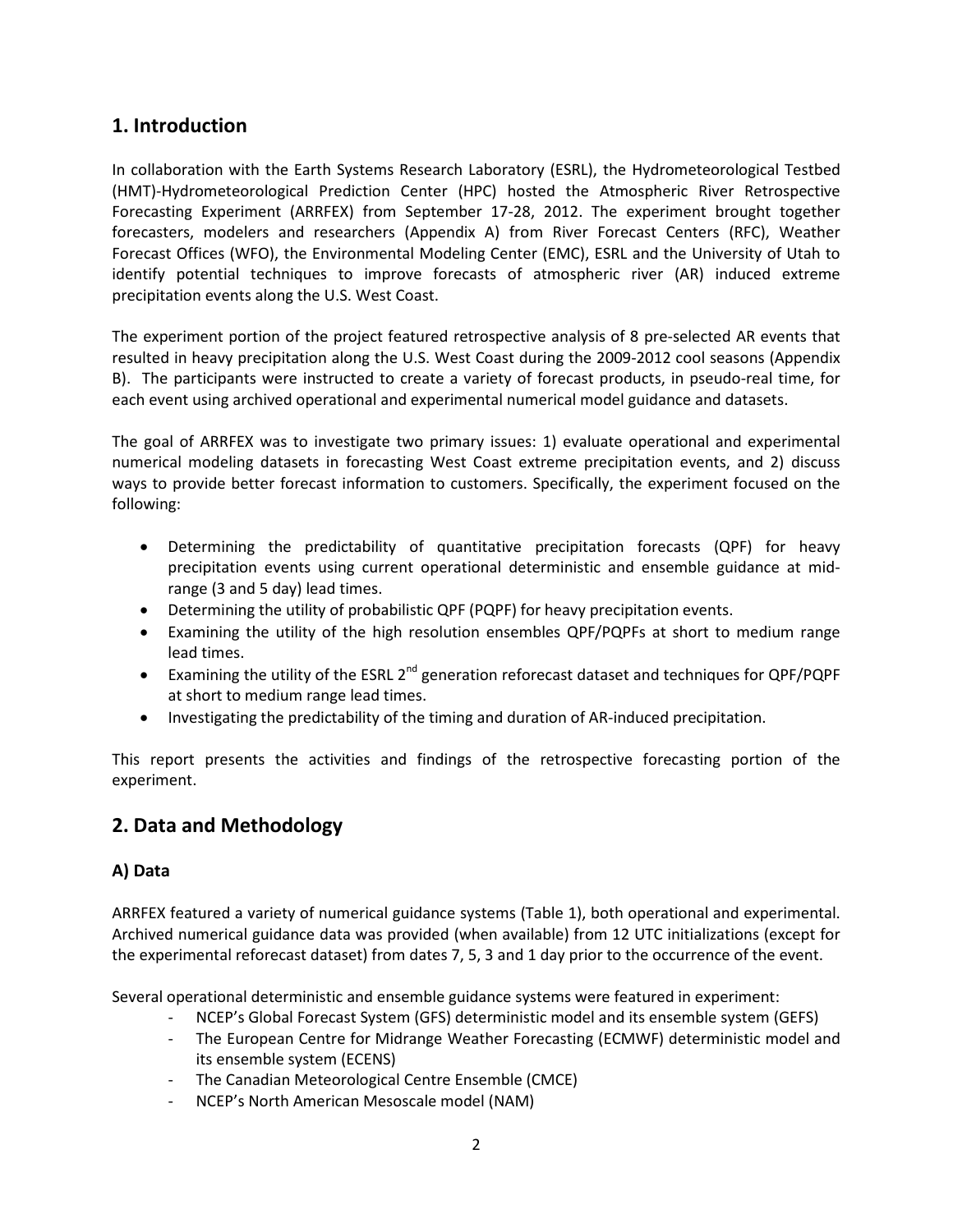In addition to the operational guidance, several experimental guidance systems and forecast tools were used and evaluated. These are described in the section below.

| Provider        | <b>Model</b>                      | <b>Resolution</b>  | <b>Forecast Hours</b> |
|-----------------|-----------------------------------|--------------------|-----------------------|
| <b>NCEP</b>     | <b>GFS</b>                        | 1.0 <sub>deg</sub> | 180 h                 |
| <b>NCEP</b>     | <b>GEFS</b>                       | 70 km              | 180 h                 |
| <b>ECMWF</b>    | <b>ECMWF</b>                      | 1.0 <sub>deg</sub> | 196 h                 |
| <b>ECMWF</b>    | <b>ECENS</b>                      | 70 km              | 196 h                 |
| <b>NCEP</b>     | <b>NAM</b>                        | 32 km              | 84 h                  |
| <b>CMC</b>      | <b>CMCE</b>                       | 1.0 <sub>deg</sub> | 196 h                 |
| ESRL/GSD        | <b>HMT-Ensemble</b>               | 9 km               | 84 h                  |
| ESRL/PSD        | <b>ESRL Reforecast</b><br>Dataset | 32 km              | 96 h                  |
| NCEP/CMCE/ECMWF | <b>MMENS</b>                      | 70 km              | 180 h                 |

*Table 1) Numerical guidance used in ARRFEX. Experimental datasets denoted by gray shading.*

#### *Experimental Datasets and Forecast Tools*

#### *Hydrometeorology Testbed (HMT) Ensemble:*

The HMT ensemble is a high-resolution (9 km), multiple-physics scheme ensemble produced by ESRL. Normally at 9 members, there were 7 members (Appendix C) in the ARRFEX version due to difficulty initializing the NMM core members retrospectively. The ensemble not only provides the advantage of higher resolution, but also provides multiple precipitation-physics schemes, potentially providing an advantage over single-physics, larger resolution ensembles in handling topography and quantifying forecast uncertainty and variability. The ensemble system was initialized by LAPS [\(http://laps.noaa.gov/\)](http://laps.noaa.gov/) and was run out to 84 hours. However, the ensemble uses a relatively smaller domain (30°N, -134°W; 45°N, -112°W) (Figure 1), which limited its usage for events where precipitation was focused in northern Oregon and Washington. Data was not available for the October 2009 case (Appendix B, event #4).



*Figure 1) Showing the domain of the HMT ensemble with the mean 24 h QPF valid 00 UTC 20 January 2010.*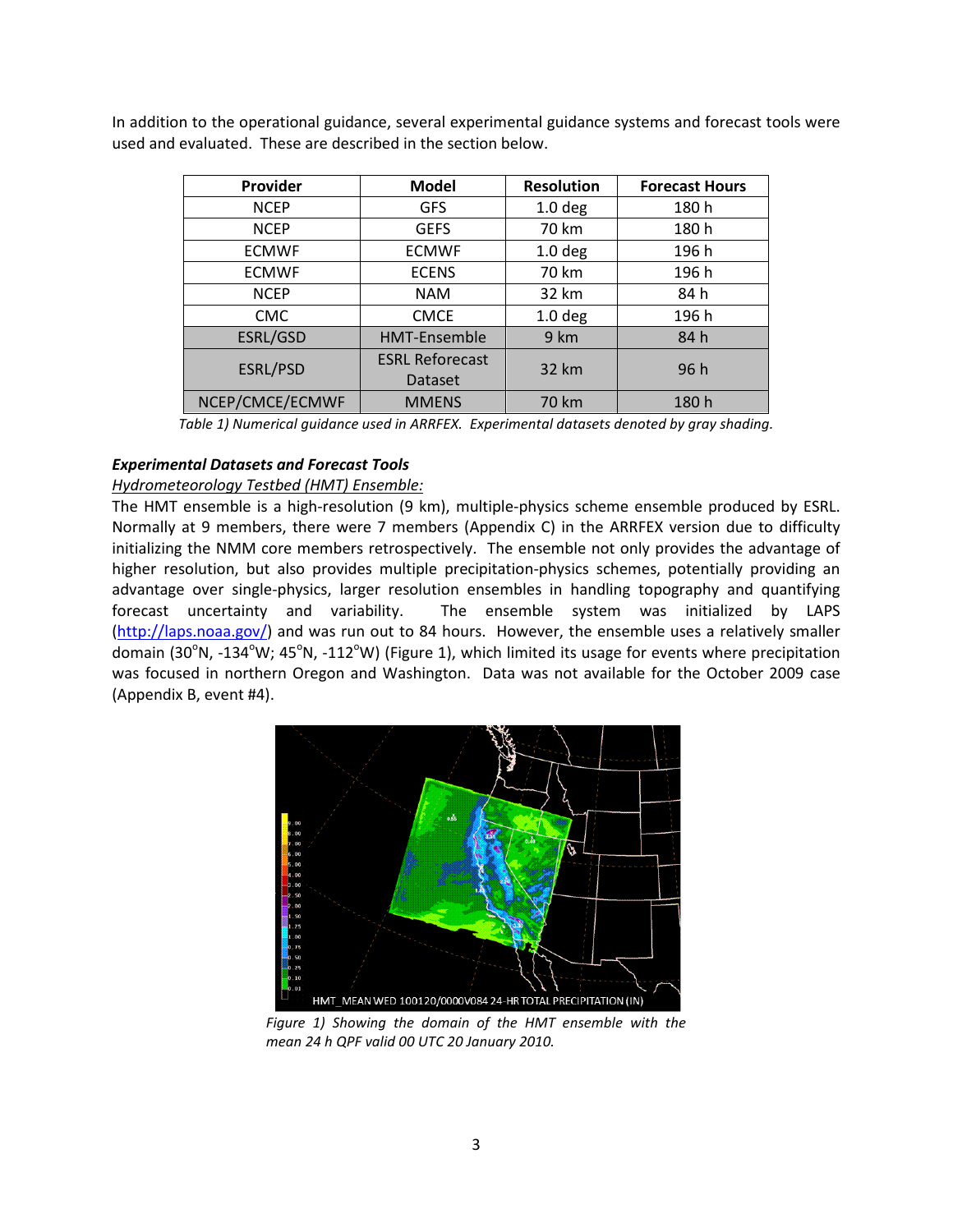## *Multi-Member Ensemble*

The Multi-Member Ensemble (MMENS) is a multi-model ensemble which contained 90 members: the 20 perturbed members of the GFS Ensemble Forecast System (GEFS), the 20 perturbed members of the Canadian Meteorological Centre Ensemble (CMCE), and the 50 perturbed members of the European Center for Midrange Weather Forecasting (ECMWF) Ensemble (ECENS). The system was created only for the 8 archived cases used in the experiment in an effort to examine the potential benefit of multi-model ensembles in creating PQPF. Multi-member ensembles are candidates to improve PQPF forecasts, as they capture the true range of potential QPFs across several guidance systems. A recent study by Hamill (2012) concludes that multi-model ensembles do provide benefit to probability forecasts, and suggests further investigation into their creation and usage.

## *Reforecast guidance from the ESRL 2nd Generation Reforecast Dataset (GEFS)*

PSD/ESRL recently released their 2<sup>nd</sup> Generation Reforecast Dataset, which uses version 9.0.1 of the GEFS (implemented 14 February, 2012). Further details on the dataset can be found at:

## [http://www.esrl.noaa.gov/psd/forecasts/reforecast2/README.GEFS\\_Reforecast2.pdf](http://www.esrl.noaa.gov/psd/forecasts/reforecast2/README.GEFS_Reforecast2.pdf)

The reforecast guidance featured in ARRFEX consisted of 24 h PQPF and 24 h mean QPF based off the ESRL 2<sup>nd</sup> Generation Dataset. For each of the specific forecasts and lead times used in the experiment, the output of the 00 UTC initialization of the GEFS mean was compared statistically, at each grid point, to a collection of relevant reforecasts of the same forecast lead-time. This collection contains all reforecasts within 3 months of the initialization date for the entire 25 year period contained in the dataset. Forecasts of the same lead time (e.g. 72 hours) for all relevant 2275 cases were compared to the current forecast using a ranked-analog technique. Once the dates of the top 50 closest analogs were determined, observed precipitation data (from the North American Regional Reanalysis dataset) from the 50 dates was used to calculate probability of precipitation and mean precipitation at that grid point.

Recent studies (Hamill and Whitaker, 2006; Hamill, 2012) have shown favorable results in regards to using reforecast products in PQPF.

## *Standardized Anomalies*

Standardized anomalies are used operationally at HPC to evaluate NWP model forecasts. The anomaly data are computed from a 1948-2011 climatology derived from the NCAR/NCEP Reanalysis 1 dataset. The forecast model output is interpolated onto the 2.5 degree reanalysis grid, and a 15-day centered average for each time in the daily climatology is used in computing the anomalies. The anomalies are quantified as standard deviations (SDs) from normal. The climatological means and standard deviations are used to compute the standardized anomalies, as described in Hart and Grumm (2001), and Grumm and Hart (2001).

Standardized anomalies of moisture flux (at 850 mb and 700 mb levels) and precipitable water, as well as U and V component flux values, from the GFS and ECMWF deterministic models were created for use in ARRFEX.

## **B) Daily Activities**

ARRFEX consisted of three separate forecasting activities, each accompanied with corresponding subjective verification. The daily schedule of activities is outlined in Appendix D. Forecasting and verification exercises took place on Monday-Thursday of both weeks, with one event analyzed per day.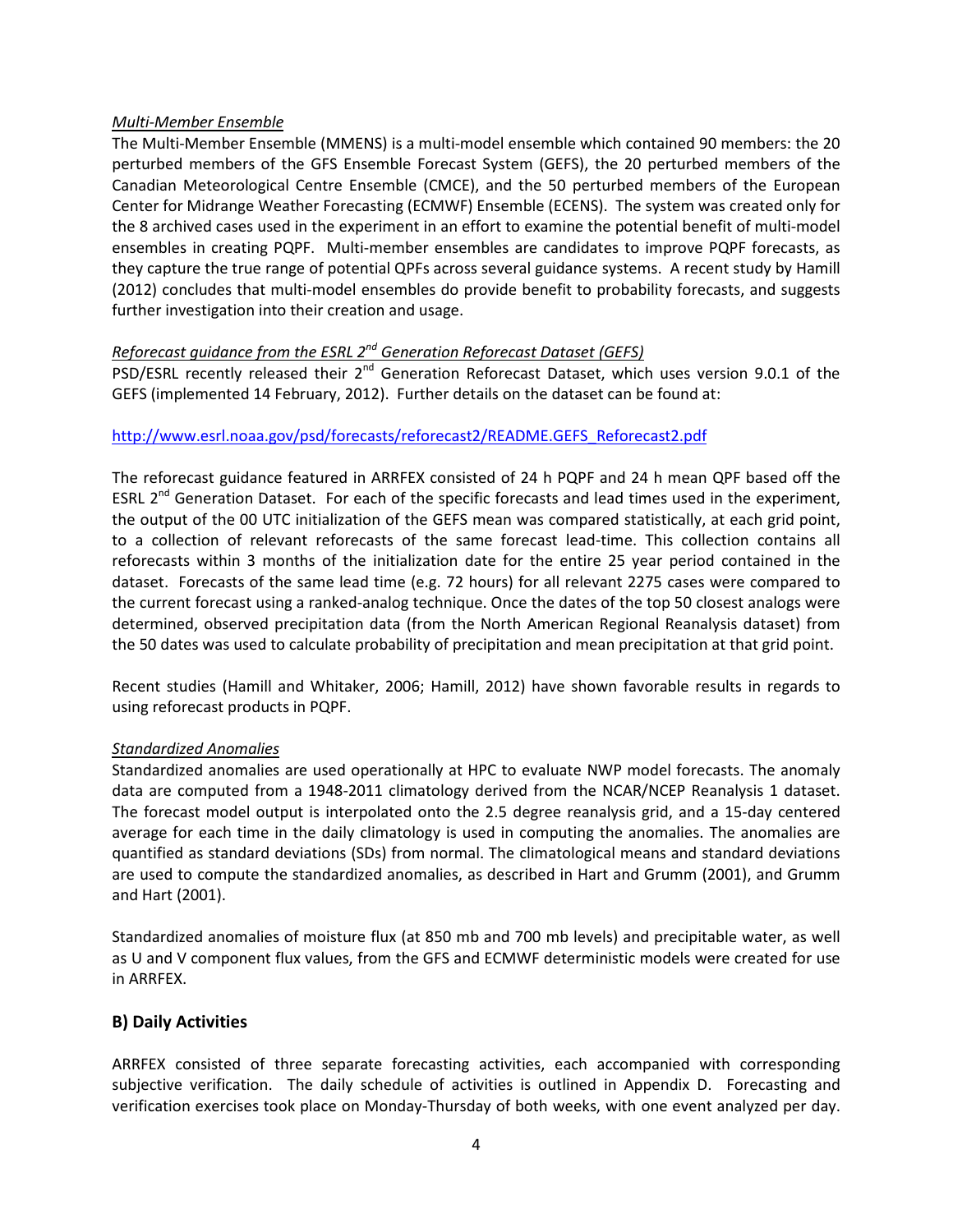For each case, a different HPC forecaster participated in the experiment (Appendix A). The events investigated each day were chosen at random from the list of the 8 events prior to the experiment; the participants did not know which particular events they would be assigned beforehand.

## **a) Experimental Forecasts**

The focus of the forecast portion of the experiment was on three forecasting topics: (1) Day 5 and Day 3 24-h probabilistic QPFs, (2) a 72-h cumulative QPF covering Days 1-3, and (3) timing (i.e., start and end times) of precipitation associated with land falling ARs.

## *Forecast Task #1: Create 24 hour probability of QPFs (00 UTC to 00 UTC) at 5 day and 3 day lead times*

The forecast team created two separate PQPF forecasts for a pre-determined 24 hour (00 UTC to 00 UTC) period; one at a 5 day lead time and another at a 3 day lead time. To complete this task, the team was provided operational and experimental numerical model guidance and datasets initialized at 12 UTC on 5 and 3 days prior to the forecast period. The PQPF forecasts were based on the probability of greater than 3 inches of precipitation falling during the 24 hour period of interest. Participants drew contours based on a 10% and 40% chance of exceedance (Figure 2). There was no set domain of interest for the PQPF forecast, although the overall forecast area focused on the West Coast and Intermountain West.



*Figure 2) Experimental probabililty of QPF indicating the probability of >3" falling in the 24 hour period ending 00 UTC 26 October 2012 at (a) 5 and (b) 3 day lead times. The white line represents >10% probability, the blue line >40%.*

## *Forecast Task #2: Create a Day 1-3 72 hour QPF*

Participants created a 72 hour cumulative QPF for a pre-determined (00 UTC to 00 UTC) period. Forecasters drew isohyets based on expected precipitation amounts of 4", 8", >12" (Figure 3). This forecast was designed to mirror the Day 1-3 cumulative QPF generated by HPC. The forecast team was given operational and experimental guidance initialized at 12Z the day immediately before the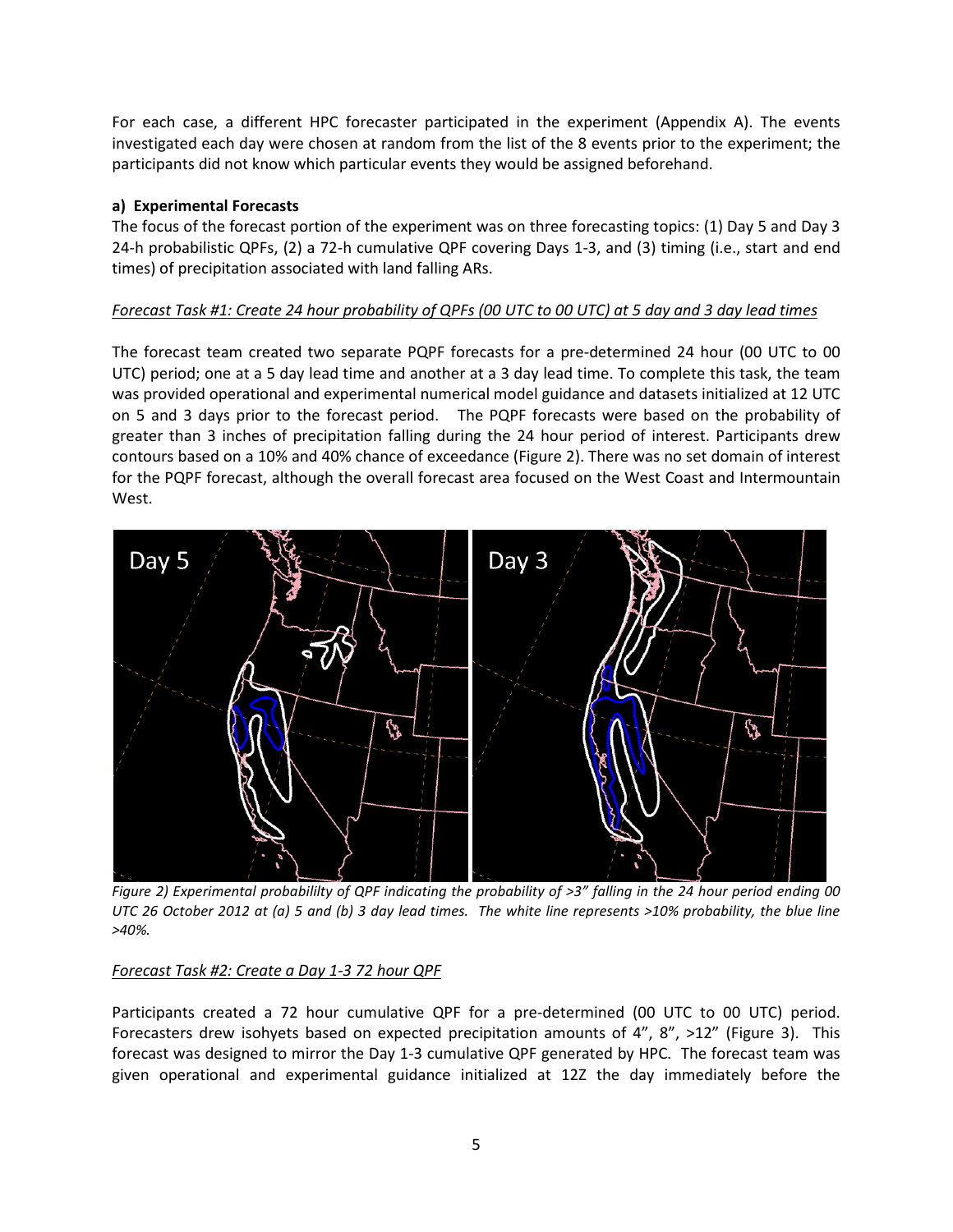prescribed forecast period in order to make the available data and time requirements as realistic as possible.

## *Forecast Task #3: Predict precipitation duration at a specific point location*

The participants forecasted the time of precipitation onset and end at a specified location (refer to Appendix B) using 6 hour windows (e.g. 00-06 UTC, 06-12 UTC, 12-18 UTC, and 18-00 UTC). When relevant, forecasts of the start/stop time of the 'heaviest precipitation' at the specific point were also created. The team was given guidance data using the same model initializations used in creating the 72 h QPF forecast.



Figure 3) *Experimental 72 h QPF indicating the predicted total precipitation for the 72 h period ending 00 UTC 26 October 2012. The white line represents >4" of total precipitation, the green line >8".*

## **b) Subjective Forecast and Model Verification**

## *Verification of Day 5 and Day 3 PQPF*

Participants were asked to subjectively evaluate the performance of both their experimental forecasts and the available ensemble guidance for each case. This was done by comparing the experimental and guidance forecasts to the observed Stage IV precipitation data (displayed at 32 km) for the relevant 24 hour time period. The team was asked a series of survey questions requiring them to assign a grade to their forecast (good, fair, and poor), and compare and contrast the accuracy of the model ensemble guidance probability of exceedance forecasts.

## *Verification of Day 1-3 QPF*

Subjective evaluation consisted comparing the experimental and model guidance forecasts against the observed Stage IV precipitation data (displayed at 4 km) for the 72 hour period of interest. Participants were asked series of questions focusing on how accurate the forecasts were in terms of locations of the precipitations maximums, as well as accuracy of the accumulated precipitation amounts. Furthermore,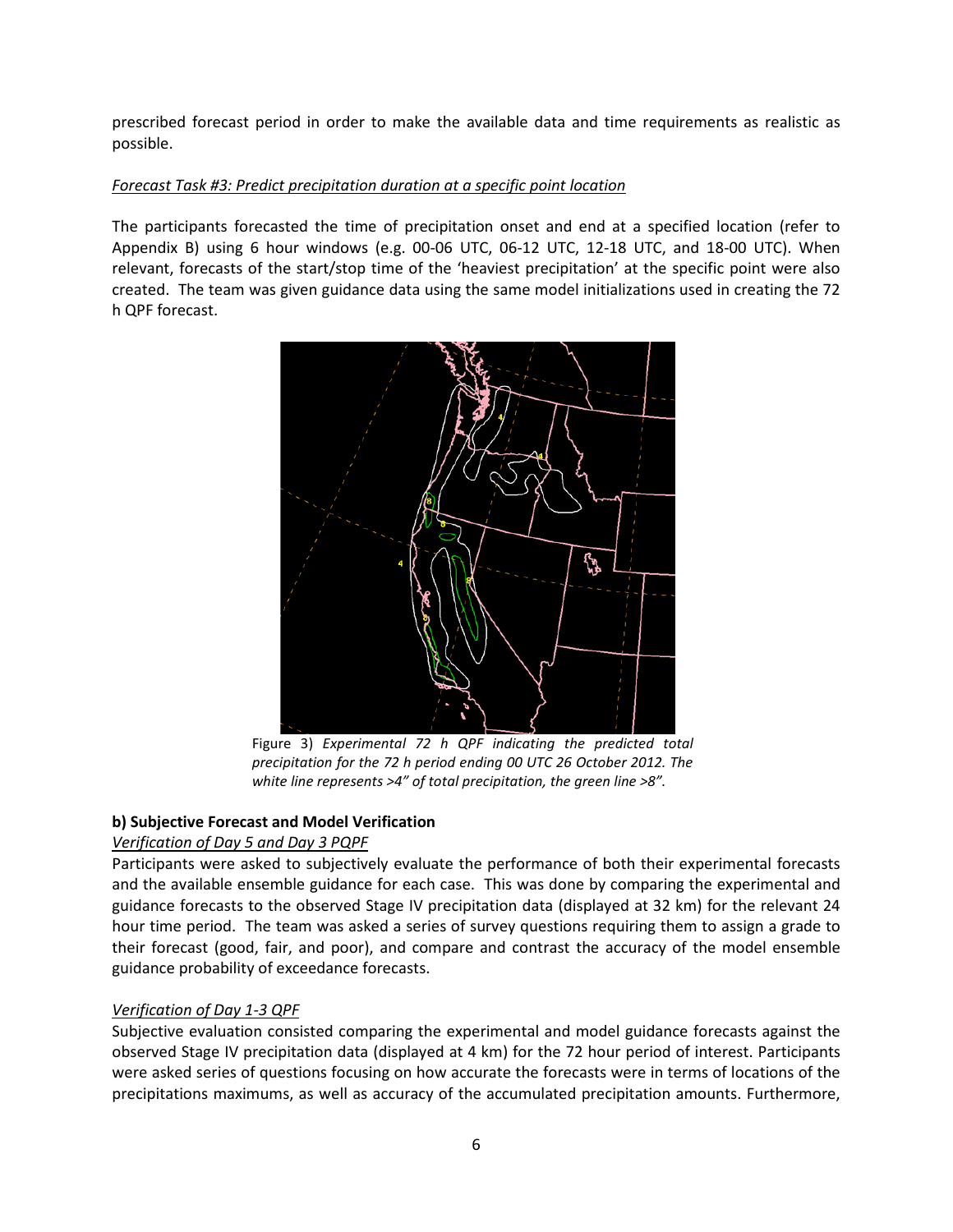the team's experimental forecast was compared against the archived HPC Day 1-3 forecast, in order to evaluate if the addition of the experimental guidance led to an improved forecast.

## *Verification of AR duration forecast*

Atmospheric River Observatory (ARO) data was used from the location of interest (Appendix B) as the primary form of verification to accurately identify when the precipitation began and ended at the specific location. Additionally, the participants were shown a series of 850 mb moisture flux forecasts (and corresponding standardized anomalies) from the GFS and ECMWF at 6 hour intervals overlaid with the precipitation (Stage IV) that was observed during the immediately following 6 hour period. They were then asked a series of questions as to how well the moisture flux and standardized anomaly forecasts correlated to the observed precipitation location.

## **3. Experiment Results**

## **A) Probability of QPF**

## *Participant Forecasts*

Overall, participants felt that their PQPFs performed well when validated against the Stage IV observations (Figure 4). When evaluating their Day 5 PQPF, 7 (of 8) forecasts were classified as "good", while just one was classified as "fair", and none of the forecasts were classified as "poor." The results were similar for the Day 3 forecasts, where 6 were classified as "good", 2 "fair", and none "poor."



*Figure 4) Experimental probabililty of QPF indicating the probability of >3" falling in the 24 hour period ending 00 UTC 26 October 2012 at (a)5 day and (b) 3 day lead times overlaid on Stage IV observed precipitation.*

Not all rating designations had a group consensus, as the subjective nature of how to 'rate' a forecast initiated discussion amongst participants. In most cases, the forecast was judged by whether or not the probability lines, particularly the 10% contour, captured all areas where greater than 3" of precipitation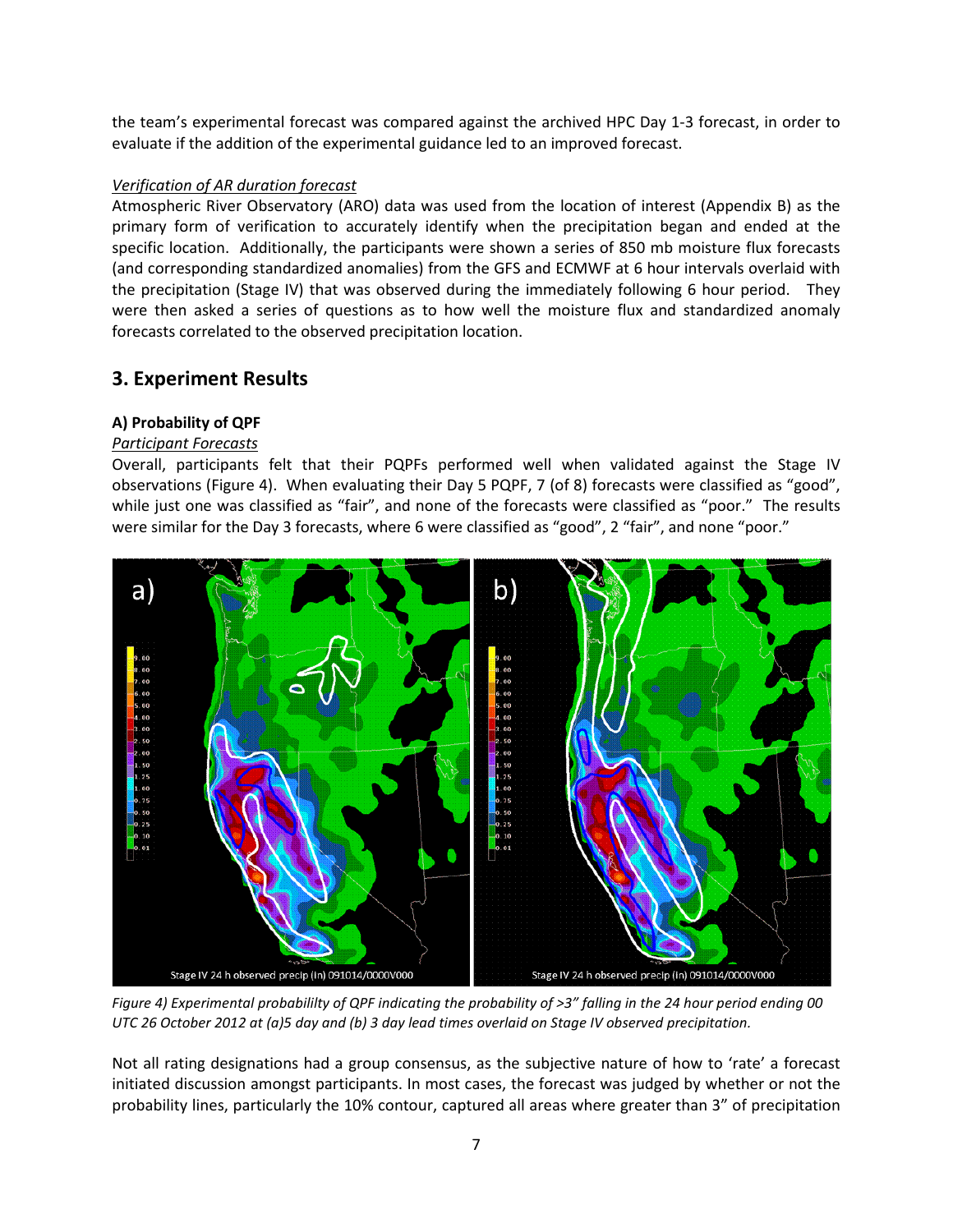was observed. If the 40% contour also captured all areas >3", this made the forecast even stronger. However, forecasts that missed >3", or missed areas of heavier precipitation that didn't quite total 3" amounts (e.g. 2-3"), with the 10% probability contour were considered inferior (especially at the 3 day lead time).

There was also diversity in the forecasts issued. Some forecasts were very spatially generous with the 10% probability contour, particularly at the 5 day lead time, while other forecasts focused on very small areal domains. This was dependent on the size of the expected precipitation field itself, but also varied by how the forecasters viewed the definition of a probability forecast. Some of the issues discussed regarding probability forecasts included:

>Is a probability forecast based on a spatial probability, rainfall amount probability, or both? >Is a 10% contour worthwhile? What exactly does it tell the customer? >What information does the consumer get from a PQPF? Is this the same information as the forecaster is trying to convey?

The general consensus was that PQPFs provide a viable way for forecasters to address the potential for extreme events at the 5 and 3 day lead-time. Forecasters found it advantageous to use probabilities in order to convey forecast uncertainty, as well as communicate risk to consumers, without being held to specific spatial, timing or precipitation amount requirements associated with creating prototypical deterministic QPFs.

## *Operational and Experimental Guidance*

Figure 5 displays the subjective performance for the guidance PQPF, and shows that the reforecast dataset and HMT ensemble provided consistently better guidance than the operational ensembles. The MMENS provided an upgrade over the GEFS and ECENS, which is to be expected since it is composed of all three operational ensembles (GEFS, ECENS, CMCE), but trailed behind the other experimental guidance in its ability to consistently identify areas of >3" of precipitation.

An example of the benefits provided by the HMT ensemble and reforecast datasets compared to the operational ensembles is shown in Figure 6. The higher resolution (9 km) of the HMT ensemble allowed it to focus the heavier precipitation, and therefore higher probabilities, around the areas of higher topographies. In the case shown in Figure 6, it identifies the high potential for  $>3$ " of precipitation throughout the Sierra Nevada Mountains in interior California, but also identifies the second maximum of >3" in the northern Sierra Nevada that was missed by the other operational ensembles. The higher probabilities displayed by the HMT ensemble, however, were a noted to be a bit misleading; since the model only contains 7 members, it is much more feasible to achieve higher probability values than it is for the operational ensembles that contain 20 (GEFS, CMCE) and 50 (ECENS) members. Also, the higher probabilities of the HMT ensemble caused concern that the model itself may have a wet bias, which could increase the potential for false alarms in extreme precipitation events.

The reforecast dataset consistently outperformed all other guidance, being chosen as the 'most helpful' guidance in 6 of the 8 cases. While the probabilities were consistently low (mostly between 5-15%), it outperformed all model guidance in its ability to alert forecasters to areas where the heaviest precipitation could potentially fall. This can also be seen in Figure 6, as the reforecast data is the only guidance that suggests the potential for >3" of precipitation in the Sierra Madre and San Gabriel Mountains in southwestern California.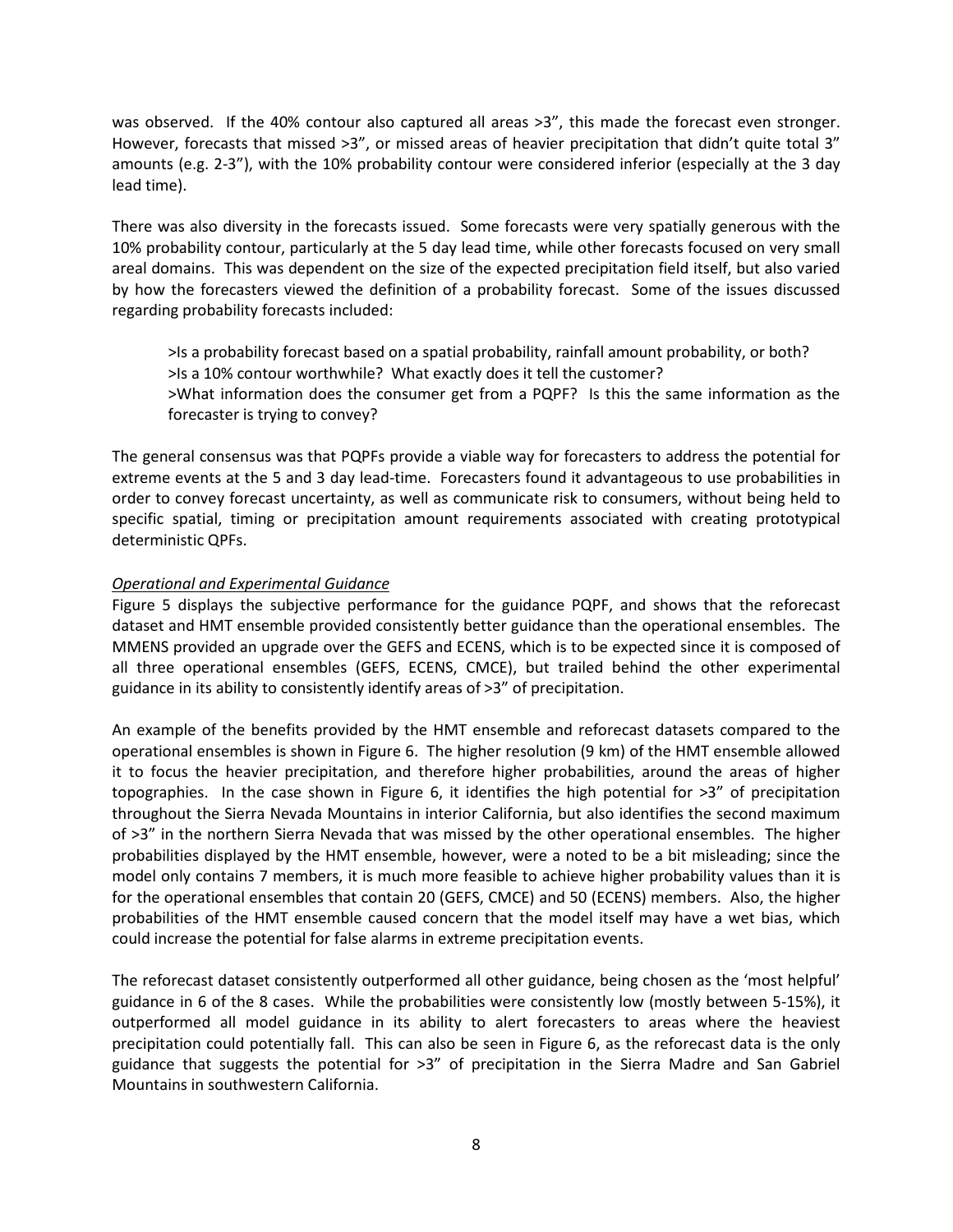Overall, the operational guidance, particularly the GEFS and ECENS, struggled to provide helpful guidance at either lead time as their probability forecasts consistently missed areas that were later





*Figure 5) Ability of the ensemble guidance to forecast the area which received >3" of precipitation in a 24 hour period at a 5 day (top) and 3 day (bottom) lead time.* 

observed to receive >3" of precipitation (Figure 6). Also of note was the possibility of the probability forecasts degrading from a 5 day lead time to a 3 day lead time. Figure 5 shows that the GEFS and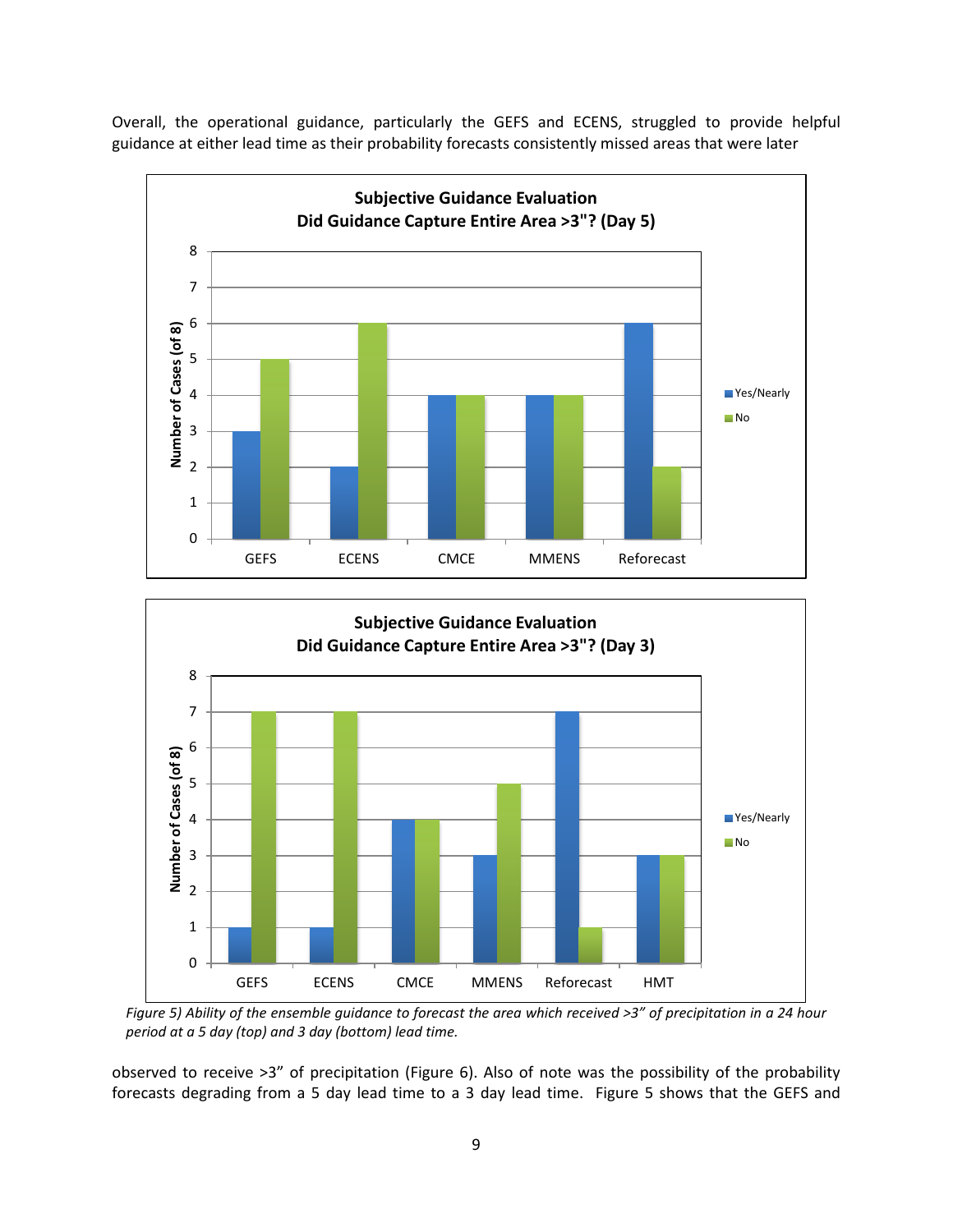ECENS were able to capture all/nearly all of the >3" area more often at 5 day lead time than at 3 days. Several participants noted that they had seen this forecast degradation between 5 and 3 days lead times, particularly in regards to geopotential height fields in the north Pacific and Gulf of Alaska, but were surprised at this signal in the precipitation forecast fields. The prevailing thought from the participants was that the lack of observations available to capture mid and upper level energy as it crosses the northern Pacific leads to a degradation of forecasts, which then improve as the guidance is able to ingest more observational data as systems approach the West Coast.



*Figure 6) The probability of QPF (QPF) for >3" in 24 hours at a 3 day lead time for the GEFS, CMCE, ECENS, MMENS, Reforecast and HMT ensemble systems valid at 00 UTC 13 December 2010. The probability forecasts are overlaid with the observed area of >3" from the Stage IV data (white dashed area).* 

## **B) Day 1-3 (72 hour) QPF**

## *Participant Forecasts*

Of the 8 QPFs created in ARRFEX, 5 were subjectively rated as "good", with 2 being rated "fair" and one "poor." The result of this ranking exercise revealed that QPFs struggle with total precipitation amounts more than spatial distribution. The three forecasts that were rated as "fair" or "poor" all noted that the main axis of heavy rainfall was captured, but amounts, particularly in the areas of maximum precipitation, were under-represented. A reason for this is the difference between the high-resolution 4 km Stage IV verification data and the more general, lower resolution that the QPF contours were drawn with. However, participants acknowledged that this is a major drawback in trying to accurately forecast extreme events with prototypical QPFs.

Comparison with the archived HPC Day 1-3 QPFs (Figure 7) revealed that forecasts created with the help of the experimental guidance were generally an improvement (7 of 8 cases). The main improvement was in the QPF amounts; while the forecast maximum values were still consistently low, guidance from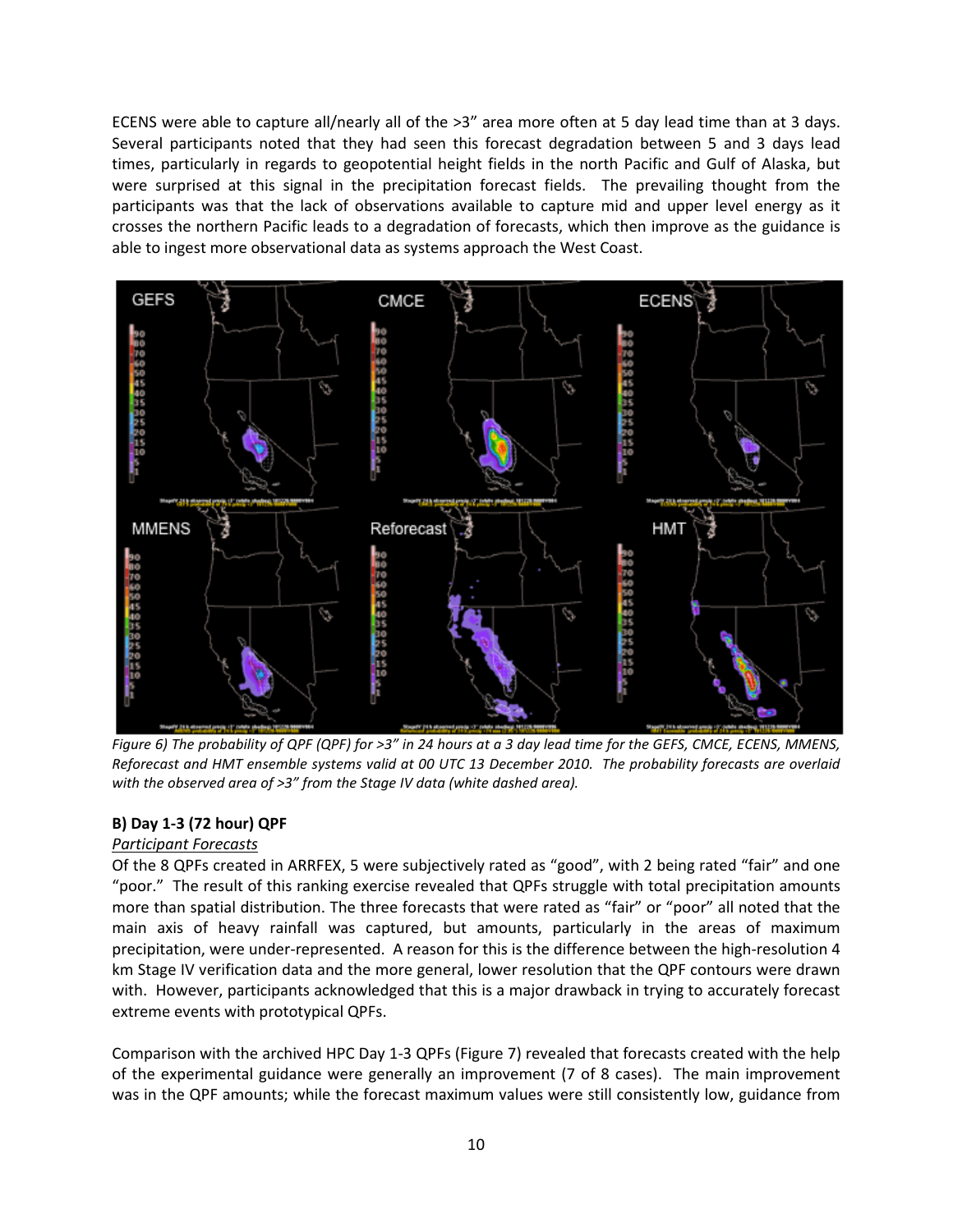the experimental datasets and tools gave forecasters enough confidence to increase forecast amounts closer to what was observed.



*Figure 7) Experimental 72 h QPF forecast valid 00 UTC 22 January 2012 overlaid on the Stage IV 72 h observed precipitation (a) and the archived Day 1-3 HPC forecast (b).*

In terms of experimental datasets and tools, the standardized anomaly fields were deemed helpful by most participants. Forecasters tended to use them to identify extreme values (relative to NARR climatology) of moisture flux and precipitable water quickly, which suggested the potential of heavy precipitation, regardless the model QPF guidance. The higher resolution of the HMT ensemble produced QPFs that were more aggressive with amounts and more spatially refined to the topography than the lower resolution operational models. This resulted in what the participants often deemed a more "realistic" looking model forecast. This can be seen in Figure 8, as the HMT ensemble (Figure 8b) identifies an area of extreme precipitation >15" associated with Klamath Mountains along the northern California and southern Oregon coast that is in good agreement with the Stage IV observations (Figure 8a). The deterministic GFS and ECMWF (Figures 8d and 8e) hint at a local precipitation maximum in that location, but under-predict the amounts. Despite the apparent benefits of the HMT ensemble, however, there was continued concern of a wet bias as it consistently produced considerably higher precipitation amounts, despite being a mean ensemble value. Preliminary examination into individual member QPF during the experiment revealed that, depending on the case, there could be noticeable differences in max QPF amounts and location between members; this is hypothesized to be due to the different physics schemes implemented, but further evaluation is needed.

Figure 9 shows that the operational guidance struggled to produced quality 72 hour QPFs. The deterministic QPFs from the operational GFS and ECWMF were consistently rated as only "fair" or "poor" forecasts. Their total precipitation amounts were significantly low, in some cases as much as 10- 12" below what was observed. While their coarse resolution is an explanation for their struggles to produce extreme precipitation amounts and adapt the precipitation to the topography, participants were often disappointed at the quality of guidance from the ECWMF and GFS in both amounts and location. It should be noted that both deterministic versions of the models used in ARRFEX were displayed at  $1^\circ$  resolution, which is coarser than what is currently used operationally.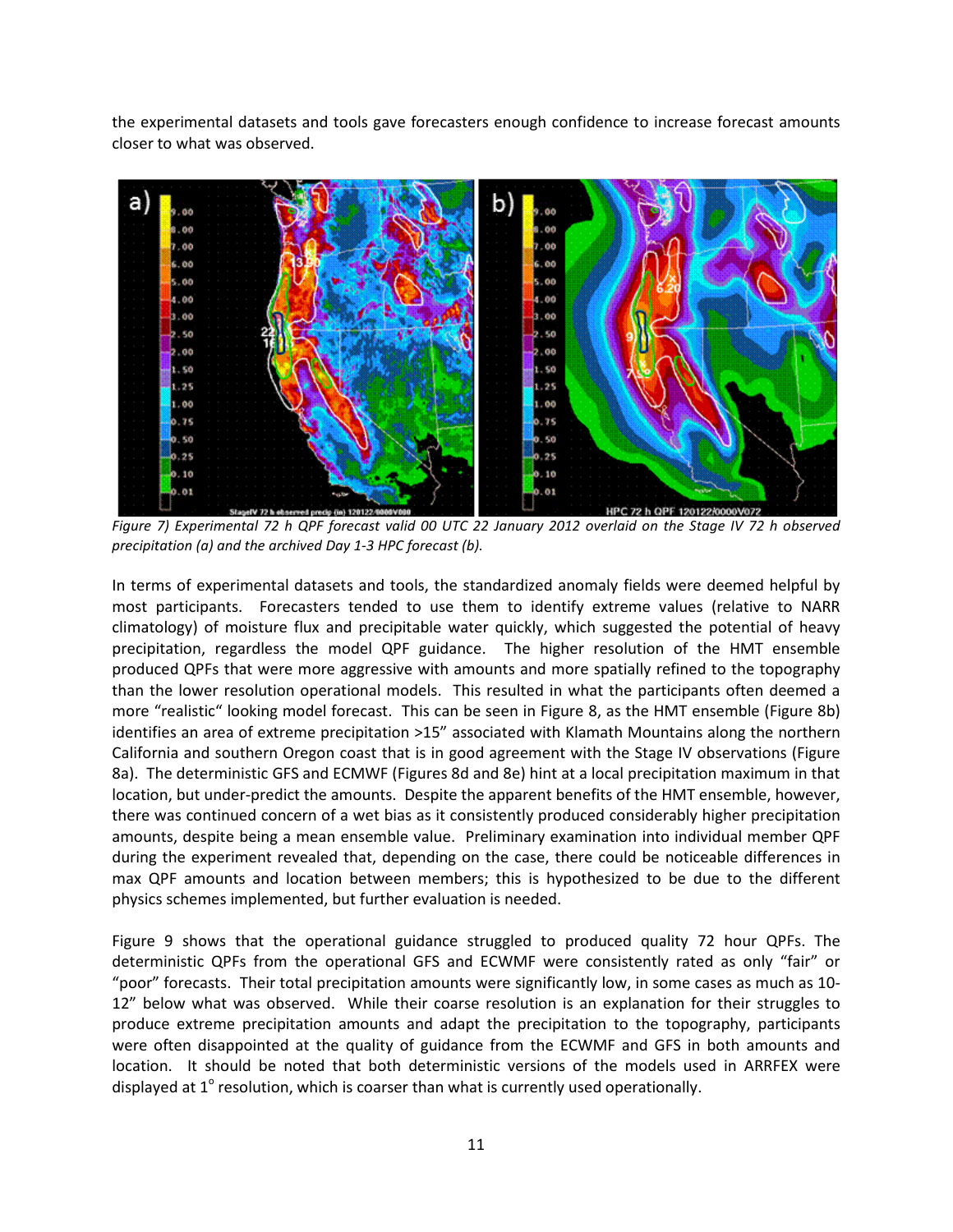While participants were often disappointed at that quality of the ECWMF and GFS guidance, the NAM (32km) performed well, consistently providing "fair" and "good" quality forecasts (Figure 8c, Figure 9).



ECMWF 72 h QPF 120122/0000V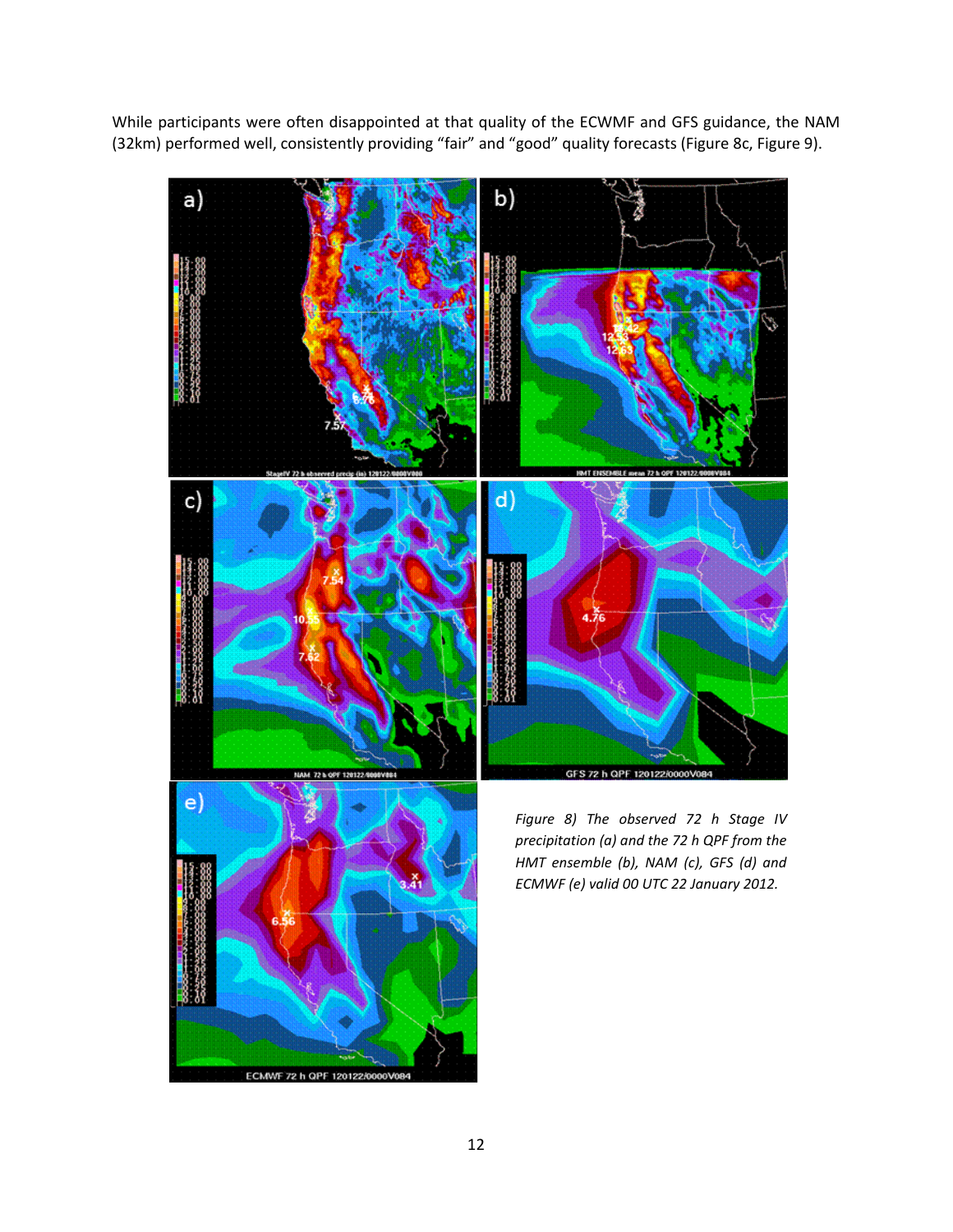The increased resolution allowed the NAM to accurately represent precipitation maximums in favored topographical locations, as well as provide higher total QPFs. Additionally, the expertise of the local topography and climatology of some participants was also extremely valuable in adjusting QPF amounts and locations, highlighting how valuable small-scale and topographical details are in AR forecasting.



*Figure 9) Subjective model performance of the 72 h QPF for each of the guidance systems used in ARRFEX.*

## **C) AR Duration Forecasts**

Forecasts of AR-induced precipitation start and stop times revealed that model guidance struggles to accurately depict AR timing and duration. Of the 7 cases where forecasters were asked to predict the start and stop time of the precipitation in a 6-hour window (refer to section 2B), two forecasts were able to correctly depict the start time, and only one was able to correctly depict the stop time. These results were not correlated to the forecaster's confidence in their forecast; 5 cases resulted in forecaster's having "medium" confidence and two cases had "high" confidence in the start and stop forecasts, respectively. There were no forecasts of "low" confidence. However only one "high" confidence forecast (a forecast of precipitation start) was successful. Forecaster confidence was mostly correlated to model consensus, as forecasters had higher confidence if several models agreed on the start/stop timing.

Investigation into the applicability of using GFS and ECWMF forecasts of 850 mb moisture flux and associated standardized anomalies to identify locations of precipitation maximums throughout AR events showed promise. Participant's felt that the standardized anomalies were a little easier to use operationally, and their magnitudes were more consistent in correlating with heavy precipitation. Further investigation into model forecasts of moisture parameters at differing atmospheric levels was encouraged.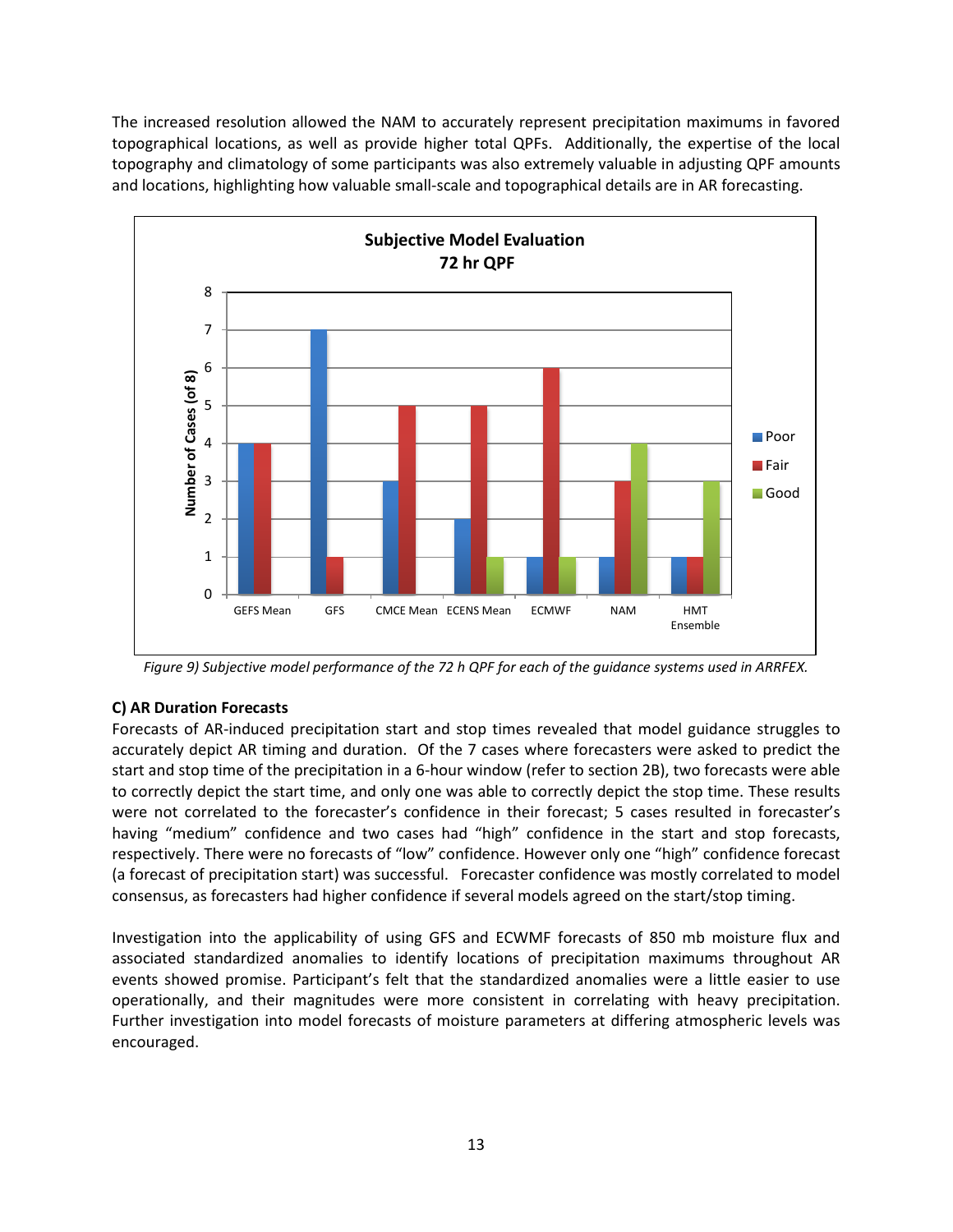## **4. Summary**

## **A) Experiment Findings and Operational Impacts**

The 2012 Atmospheric River Retrospective Forecasting Experiment (ARRFEX) was conducted September 17-28. The experiment focused on evaluating operational and experimental datasets to forecast atmospheric river (AR) induced extreme precipitation events along the West Coast, as well as diagnosing ways to better provide information to consumers at mid-range timeframes. The experimental datasets featured in ARRFEX were all found to provide value in AR forecast process, although to varying levels of consistency (Figure 10). The results of the project are summarized in the following:

- The current operational global guidance (both deterministic and ensemble) struggles in AR events, consistently showing a low bias in their QPF maxima. The coarser resolution of the global models limits their ability to resolve topography-driven precipitation with the desired detail, in particular causing them to smooth over small-scale shifts in wind direction and localized areas of higher topography. As a result, they consistently under-produce precipitation. However, the higher resolution operational models, such as the NAM, do provide benefits in AR cases. Their ability to resolve topography helps identify areas favorable for precipitation maximums, although high-resolution models carry a known wet bias, so forecasts must be used accordingly.
- Knowledge of local topography, climate and seasonal precipitation regimes along the West Coast is vital in AR forecasting. Interaction and discussion among participants was vital to creating successful experimental forecasts.
- Model forecasts of moisture parameters may be helpful in identifying the potential for extreme events, even when the model QPF does not forecast large precipitation amounts. However, the accuracy of model forecasts of moisture parameters in AR events (e.g. moisture flux, precipitable water) needs to be further investigated for potential model biases.
- PQPFs appear to be a valid way to aid in forecasting heavy precipitation events at mid-range lead times. Forecasters appreciated that they provide a platform to express forecast uncertainty, while still conveying the risk of heavy rainfall events. HPC currently utilizes probability forecasts for their Winter Weather and Excessive Rainfall products, but additional value may lie at the WFO and RFC levels in communicating risk with emergency management officials at longer forecast lead times.
- Forecasting AR duration is problematic. Models often err in forecasting the start/stop of precipitation, especially in situations where the precipitation is topographically forced or enhanced. Model consensus did not correlate well to accurate timing forecasts.
- Participants felt the HMT Ensemble provided helpful guidance, when applicable. The 9 km resolution allowed the ensemble system to capture the topography, and therefore the topographically driven/enhanced precipitation, in a way that forecasters trusted. However, there was a concern that the model may contain a wet bias, given its high member and mean precipitation forecasts.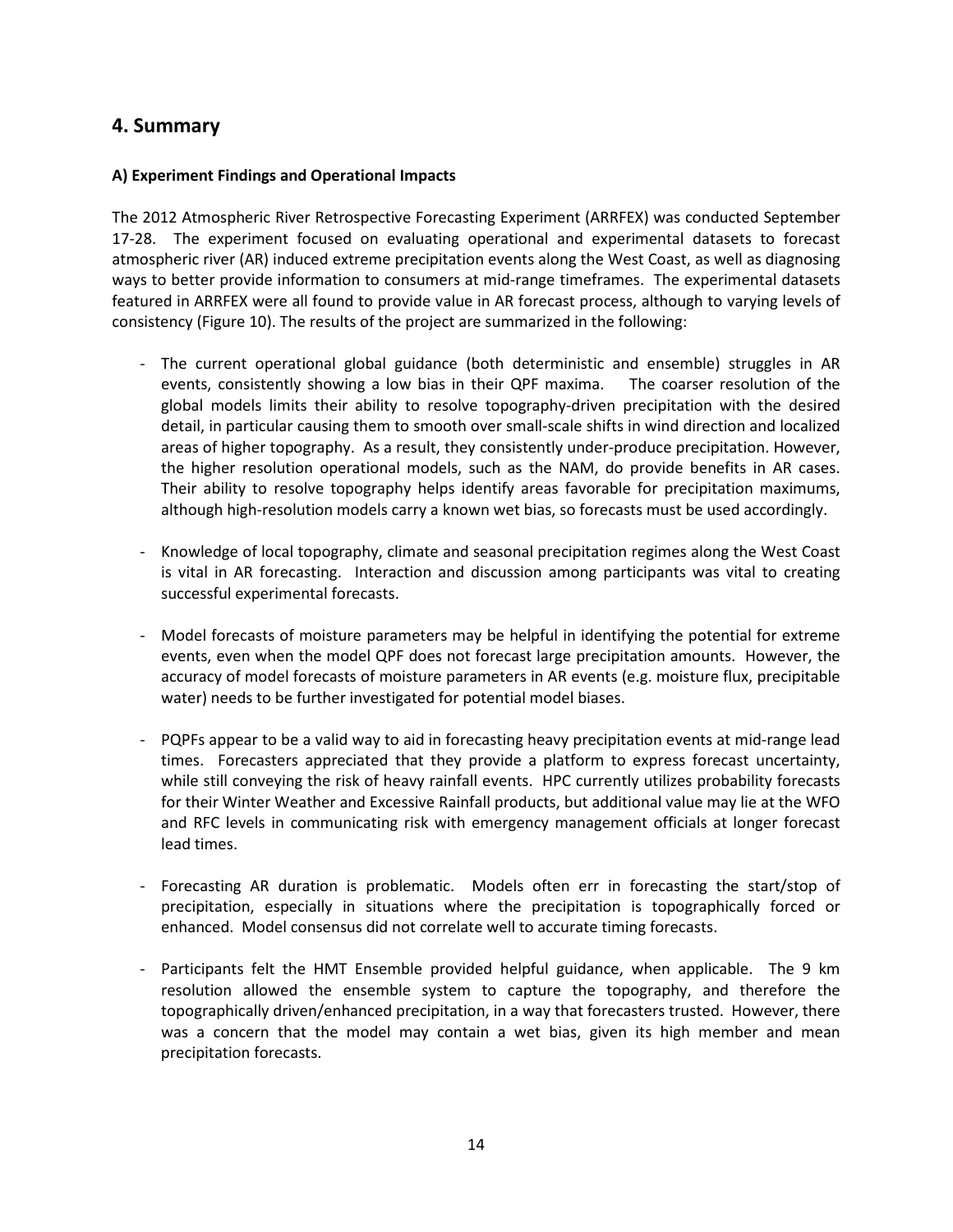- The Multi-Member Ensemble system showed promise, but is limited by the members which are used to construct it. While forecasters like the idea of showing a 'true' probability and the ease of seeing ensembles combined and displayed at once, its application in extreme precipitation forecasting is limited due to the fact the global ensembles struggle to produce accurate QPFs in these cases.
- ESRL's Reforecast Dataset was widely considered the most helpful experimental guidance featured in ARRFEX (Figure 10). Participants liked the fact that the guidance was created from actual observations, therefore eliminating any potential model biases. Integration of the reforecast dataset into HPC operations is considered high priority, and HPC is currently working with ESRL on gaining real-time access to the guidance.
- Standardized anomalies were also considered to provide helpful guidance to forecasters in extreme events. Already operational at HPC, future efforts will involve investigating the use of the model climate, in partner with the reanalysis climate currently used to create the anomalies.



*Figure 10) Participant feedback on the use and value of the experimental guidance systems featured in ARRFEX.*

## **B) Ongoing and Future Work**

HPC and ESRL are continuing to test and explore the forecast methods and guidance datasets. Some of the ongoing work and projects include:

- HPC and ESRL will continue to conduct subjective and objective analysis of the model forecasts for the ARRFEX cases, including a focus on moisture parameters (e.g. moisture fluxes).
- HPC will continue to apply and test high-resolution guidance, both experimentally and operationally, with an increased application in West Coast heavy precipitation events.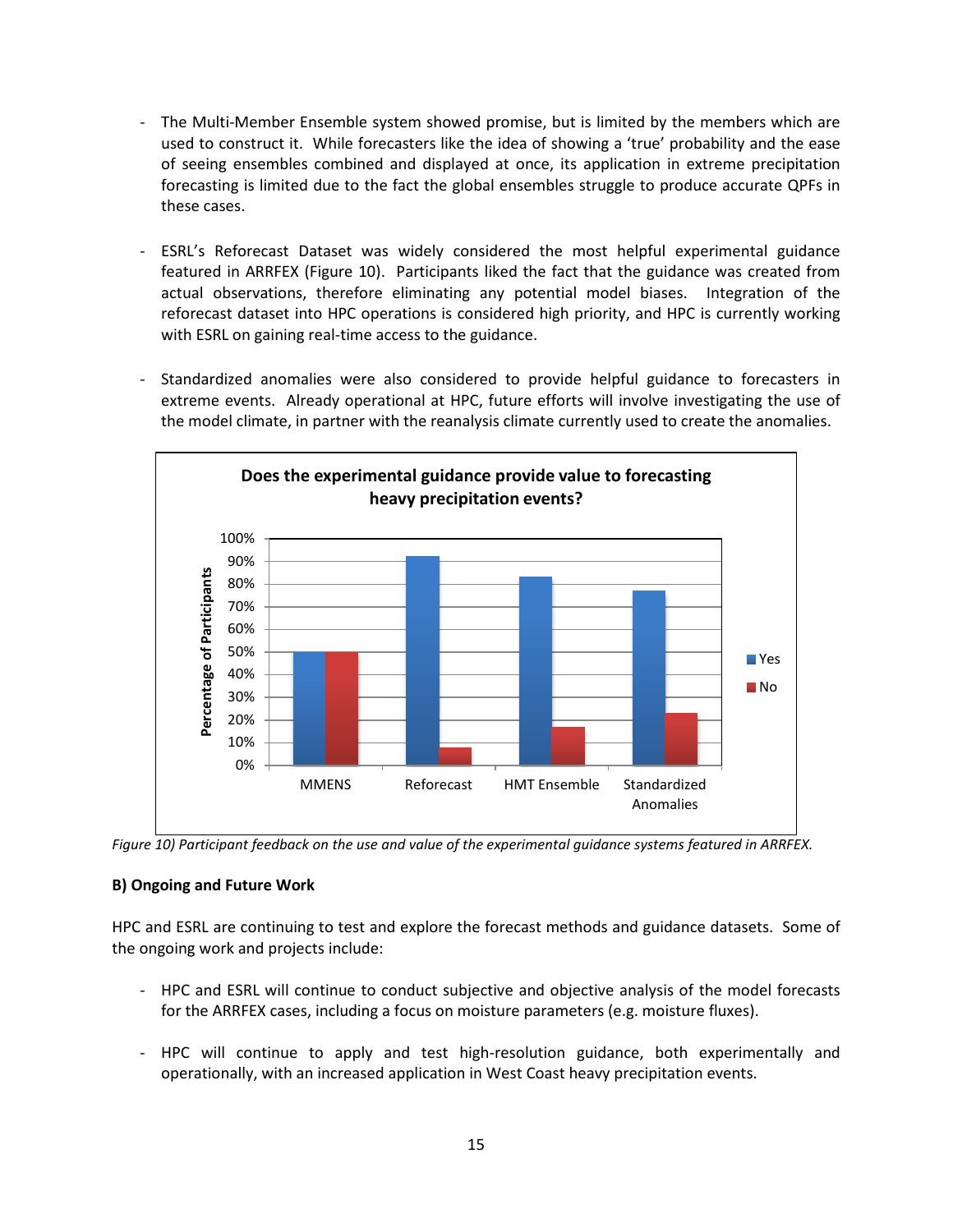- Investigate potential correlation between model moisture flux forecasts and observed precipitation in order to evaluate the use of moisture flux as an indicator of precipitation amounts and location.
- ESRL and HPC will conduct objective analysis of the HMT ensemble precipitation fields (both the mean and individual members) to identify any potential bias from the ARRFEX cases; future work will expand to real-time application and analysis. ESRL is continuing to develop the system, with plans to expand to a North American domain and run in real-time.
- Additional future work will continue to objectively and subjectively analyze the model guidance from the ARRFEX cases, as well as examine the events from a climate perspective; in particular investigate potential relationships between the AR events and climate indices such as the El Nino Southern Oscillation (ENSO) and Madden-Julian Oscillation (MJO).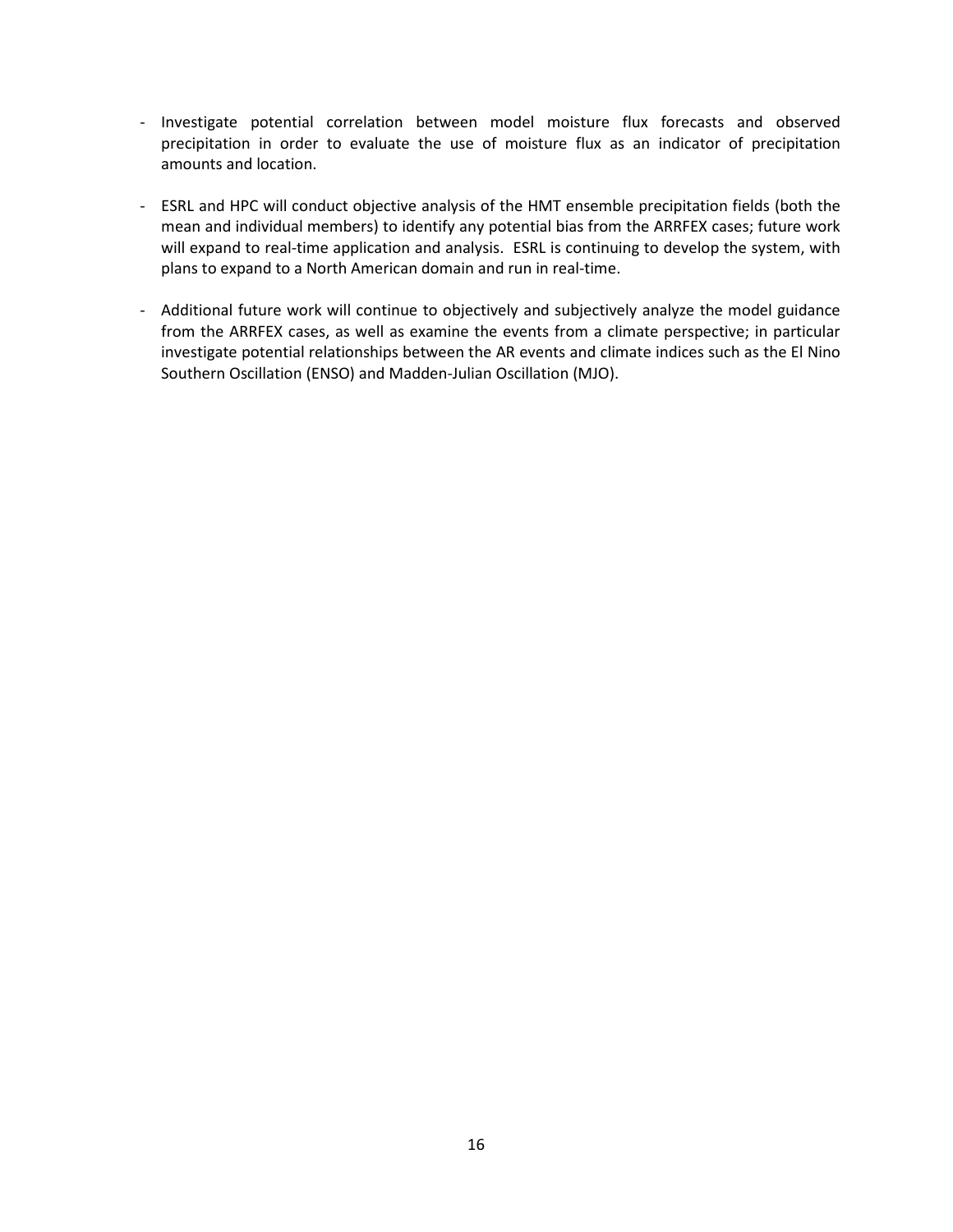## **Acknowledgments**

The 2012 Atmospheric River Retrospective Forecasting Experiment was the product of the ideas, collaboration and effort of a host of individuals from HPC and ESRL, including Tom Workoff (HPC), Ellen Sukovich (ESRL), Mike Bodner (HPC), Ben Moore (ESRL), Faye Barthold (HPC), David Novak (HPC) and Marty Ralph (ESRL). Mike Bodner was responsible for the creation of the standardized anomaly fields, while Tom Hamill (ESRL) provided the 2<sup>nd</sup> generation reforecast dataset and Ben Moore created the reforecast guidance used in the experiment. Brian Etherton and Linda Wharton (ESRL) provided the archived HMT ensemble guidance that was featured.

## **References**

Grumm, R.H., and R. Hart, 2001: Standardized anomalies applied to significant cold season weather events: Preliminary findings*. Wea. Forecasting*, **16**, 736-754.

Hamill, Thomas M., Jeffrey S. Whitaker, 2006: Probabilistic Quantitative Precipitation Forecasts Based on Reforecast Analogs: Theory and Application. *Mon. Wea. Rev.*, **134**, 3209–3229.

Hamill, Thomas M., 2012: Verification of TIGGE Multimodel and ECMWF Reforecast-Calibrated Probabilistic Precipitation Forecasts over the Contiguous United States\*. *Mon. Wea. Rev.*, **140**, 2232– 2252.

Hart, R., and R.H. Grumm, 2001: Using climatological anomalies to rank synoptic scale events objectively. *Mon. Wea. Rev*., **129**, 2426-2442.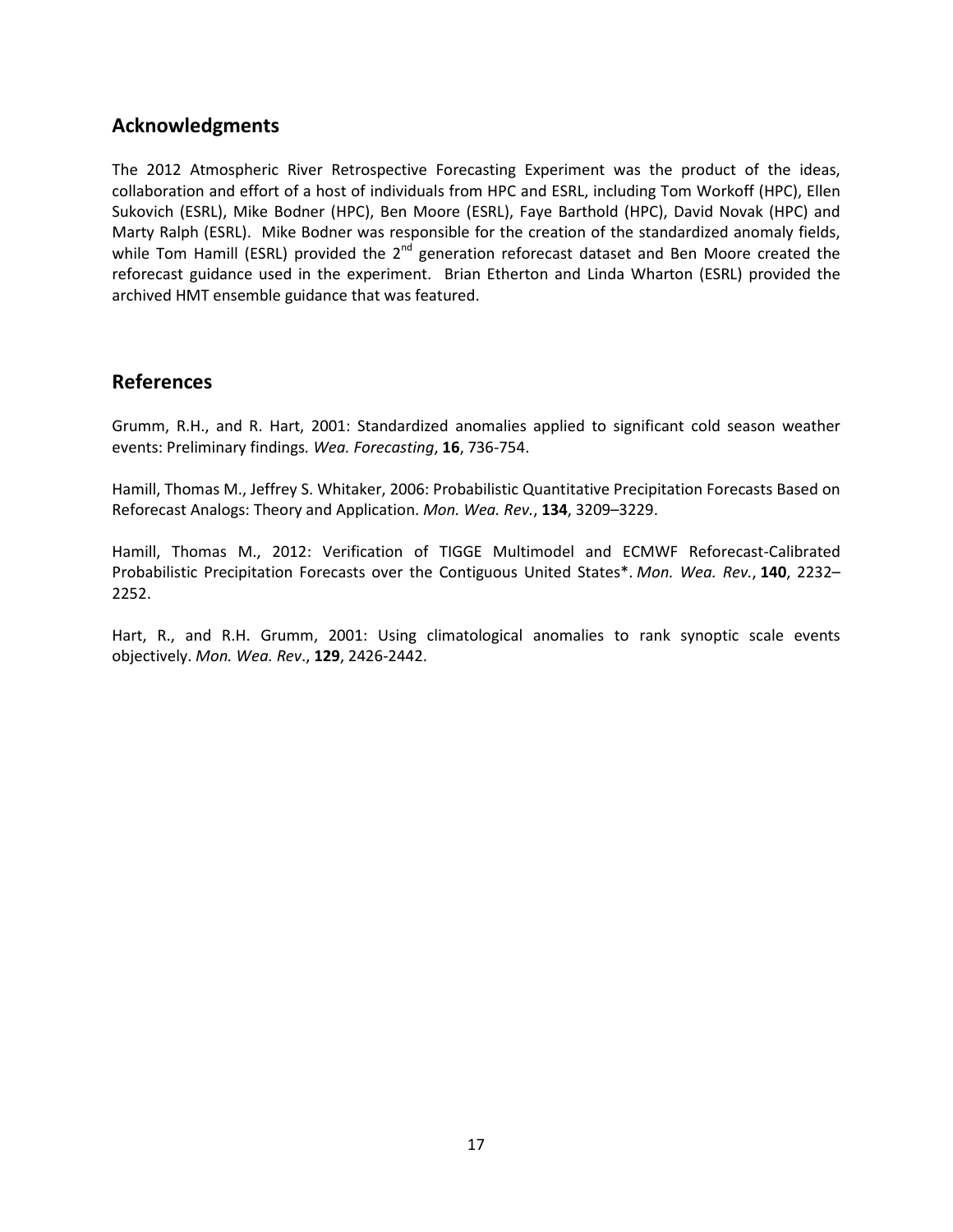## **Appendix A) ARRFEX Participants**

|            | HPC                                                                                           | <b>ESRL</b>                 | WFO/RFC                                 | <b>EMC</b>                            | Academia                    |
|------------|-----------------------------------------------------------------------------------------------|-----------------------------|-----------------------------------------|---------------------------------------|-----------------------------|
| Sept 17-20 | Mike Musher (9/17)<br>Brendon Rubin-Oster (9/18)<br>Patrick Burke (9/19)<br>David Roth (9/20) | Ellen Sukovich              | Mel Nordquist (EKA)<br>Tom Wright (MFR) | Kate Howard                           |                             |
| Sept 24-27 | Kenny James (9/24)<br>Rich Otto (9/25)<br>Bob Oravec (9/26)<br>Dan Peterson (9/27)            | Ellen Sukovich<br>Ben Moore | Victor Stegemiller<br>(NWRFC)           | Yan Luo (9/24-25)<br>Jun Du (9/26-27) | Jon Rutz (Univ.<br>of Utah) |

## **Appendix B) ARRFEX Cases and Point Forecast (ARO) Locations**

| <b>ARRFEX Cases</b> |                |                       |                             |                             |                             |                             |                                   |
|---------------------|----------------|-----------------------|-----------------------------|-----------------------------|-----------------------------|-----------------------------|-----------------------------------|
| Event               | Dates of Event | Dates of<br>24 h PQPF | Dates of<br><b>72 h QPF</b> | <b>Initialization</b><br>#1 | <b>Initialization</b><br>#2 | <b>Initialization</b><br>#3 | <b>Point Forecast</b><br>Location |
| 4                   | 13-14 Oct 2009 | $13 - 14$             | $13 - 16$                   | 10/08                       | 10/10                       | 10/12                       | <b>CZC</b>                        |
| $\overline{7}$      | 17-23 Jan 2010 | 19-20                 | $17 - 20$                   | 01/12                       | 01/14                       | 01/16                       | <b>CZC</b>                        |
| 1                   | 23-25 Oct 2010 | $25 - 26$             | $23 - 26$                   | 10/18                       | 10/20                       | 10/22                       | <b>CZC</b>                        |
| 5.                  | 10-14 Dec 2010 | $12 - 13$             | $10-13$                     | 12/05                       | 12/07                       | 12/09                       | <b>WPT</b>                        |
| $\overline{2}$      | 16-23 Dec 2010 | 19-20                 | $17 - 20$                   | 12/12                       | 12/14                       | 12/16                       | <b>PPB</b>                        |
| 8                   | 15-19 Jan 2011 | $16 - 17$             | $16-19$                     | 1/11                        | 1/13                        | 1/15                        | <b>WPT</b>                        |
| 3                   | 18-26 Mar 2011 | 19-20                 | $19-22$                     | 3/14                        | 3/16                        | 3/18                        | <b>TPK</b>                        |
| 6                   | 14-20 Jan 2012 | $21 - 22$             | $19-22$                     | 1/14                        | 1/16                        | 1/18                        | <b>WTP</b>                        |

## Atmospheric River Observatory Locations

| Abbreviation | Location                | Elevation        |
|--------------|-------------------------|------------------|
| CZC.         | Cazadero, CA            | 475 m            |
| WPT          | Westport, WA            | 5 m              |
| <b>PPB</b>   | Pt. Piedras Blancas, CA | $11 \text{ m}$   |
| TDK          | Three Peaks, CA         | $1021 \text{ m}$ |